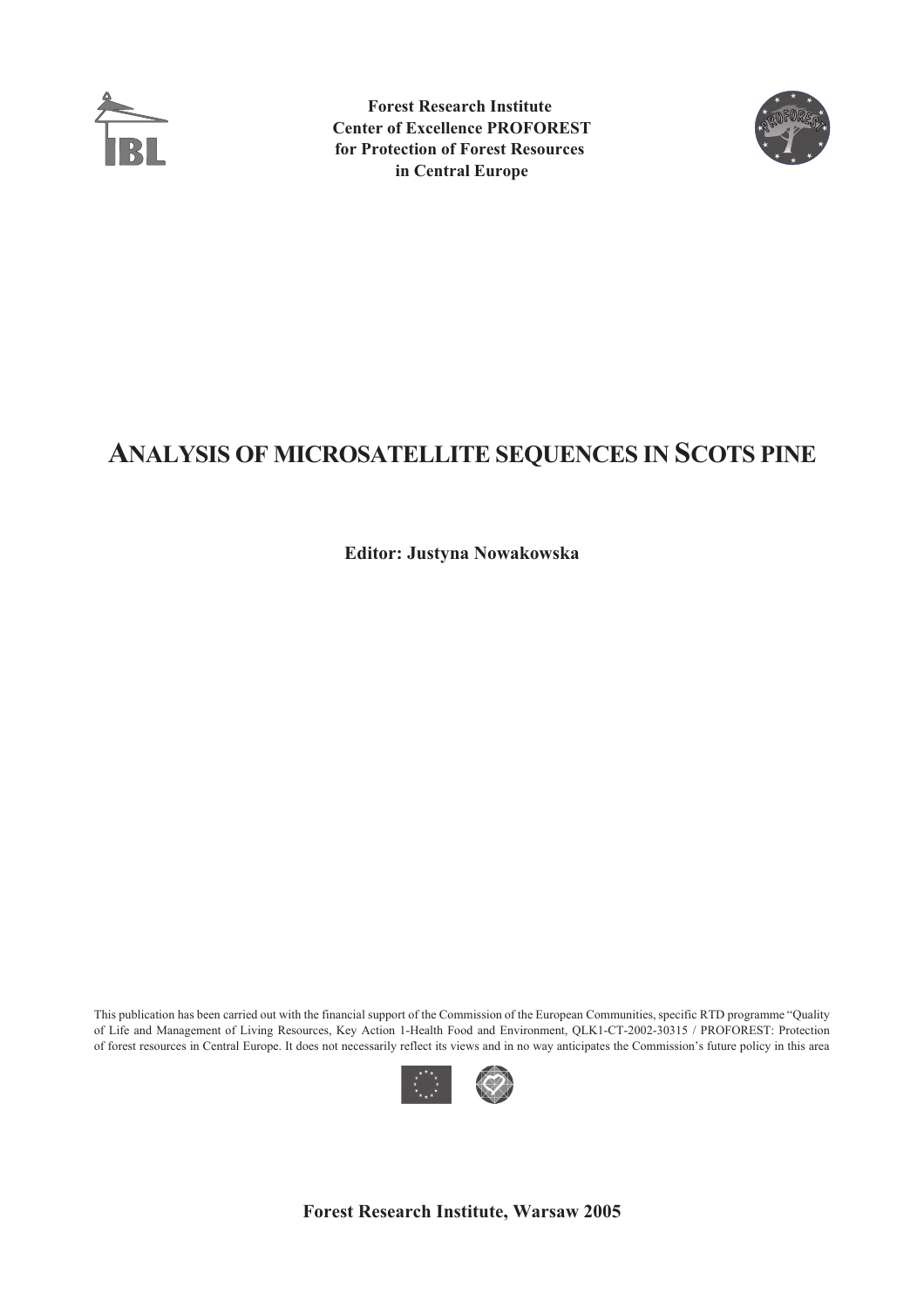Dr Justyna Nowakowska (Leader of the Workshop WP 5.4) Department of Genetics and Forest Tree Physiology **Forest Research Institute** 3 Bitwy Warszawskiej 1920 r., 00-970 Warsaw, Poland

© Copyright by Forest Research Institute, Warsaw 2005

ISBN 83-87647-42-X

#### Disclaimer:

The information provided in this book is the sole responsibility of the authors and does not reflect the Community's opinion. The Community is not responsible for any use that might be made of data appearing in this publication

> Layout: Antonina Arkuszewska, Justyna Nowakowska

> > Language verification: James Richards

Forest Research Institute (IBL) affiliated to the Polish Ministry of the Environment

PROFOREST Centre of Excellence devoted to the protection of forest resources in Central Europe

3 Bitwy Warszawskiej 1920 r. 00-973 Warsaw, POLAND tel. (+48 22) 822 32 01, fax (+48 22) 822 92 38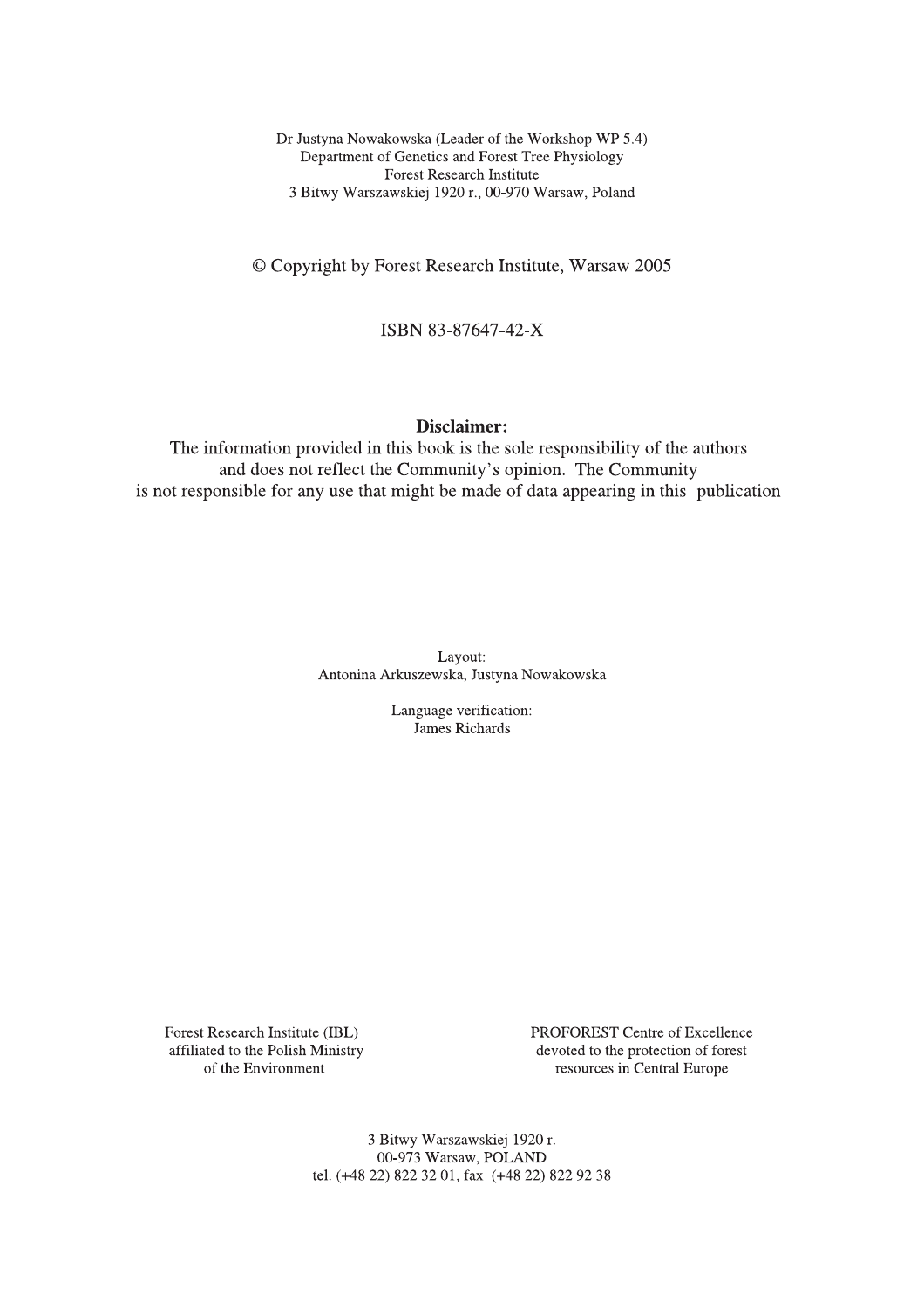## **CONTENT**

| J. Nowakowska "Workshop objectives: New approaches in forest-tree genetics"  5           |
|------------------------------------------------------------------------------------------|
|                                                                                          |
|                                                                                          |
| J. Nowakowska "Microsatellite Sequences in Scots Pine as a New Tool in Forest-Tree       |
|                                                                                          |
|                                                                                          |
|                                                                                          |
| Z. Sierota, T. Oszako "The PROFOREST Centre of Excellence - Protection of Forest         |
|                                                                                          |
| W. Fonder "Program of Forest Genetic Resource Conservation and Selective                 |
|                                                                                          |
| A. Kremer, V. Lecorre, J. Derory, A. Jauffres "The Dynamic of Differentiation            |
|                                                                                          |
| II. Nuclear, chloroplast and mitochondrial microsatellite markers in Scots pine  57      |
| J. Burczyk, A. Dzialuk, M. Wasielewska, I. Chybicki "Chloroplast and Nuclear Micro-      |
|                                                                                          |
| C. Bastien, J. Nowakowska, B. Le Guerroué, B. Musch "Statistical Analysis                |
| of Microsatellite Marker Dataset collected on Polish Populations of Scots Pine"  73      |
| J. Nowakowska, C. Bastien, B. Musch "The Genetic Variability of Polish Scots             |
| Pine (Pinus sylvestris L.) Provenances assessed with Microsatellite Markers"  79         |
| S. Varis, A. Pakkanen, A. Santanen, T. Häggvik, A. Pappinen, P. Pulkkinen "Paternity     |
| Analysis of Competition Crosses using Microsatellite Markers - a Tool to Investigate     |
|                                                                                          |
| III. Application of molecular markers in the study of different forest-tree species      |
|                                                                                          |
| S. Oddou-Muratorio, E. K. Klein, F. Austerlitz "Using Microsatellite Parent-Offspring    |
| Data to Characterize Mating Pattern in Tree Species. Should we go into the Trouble       |
|                                                                                          |
| L. Suvanto, P. Pulkkinen "Microsatellites as a Tool for Clone Identification in European |
|                                                                                          |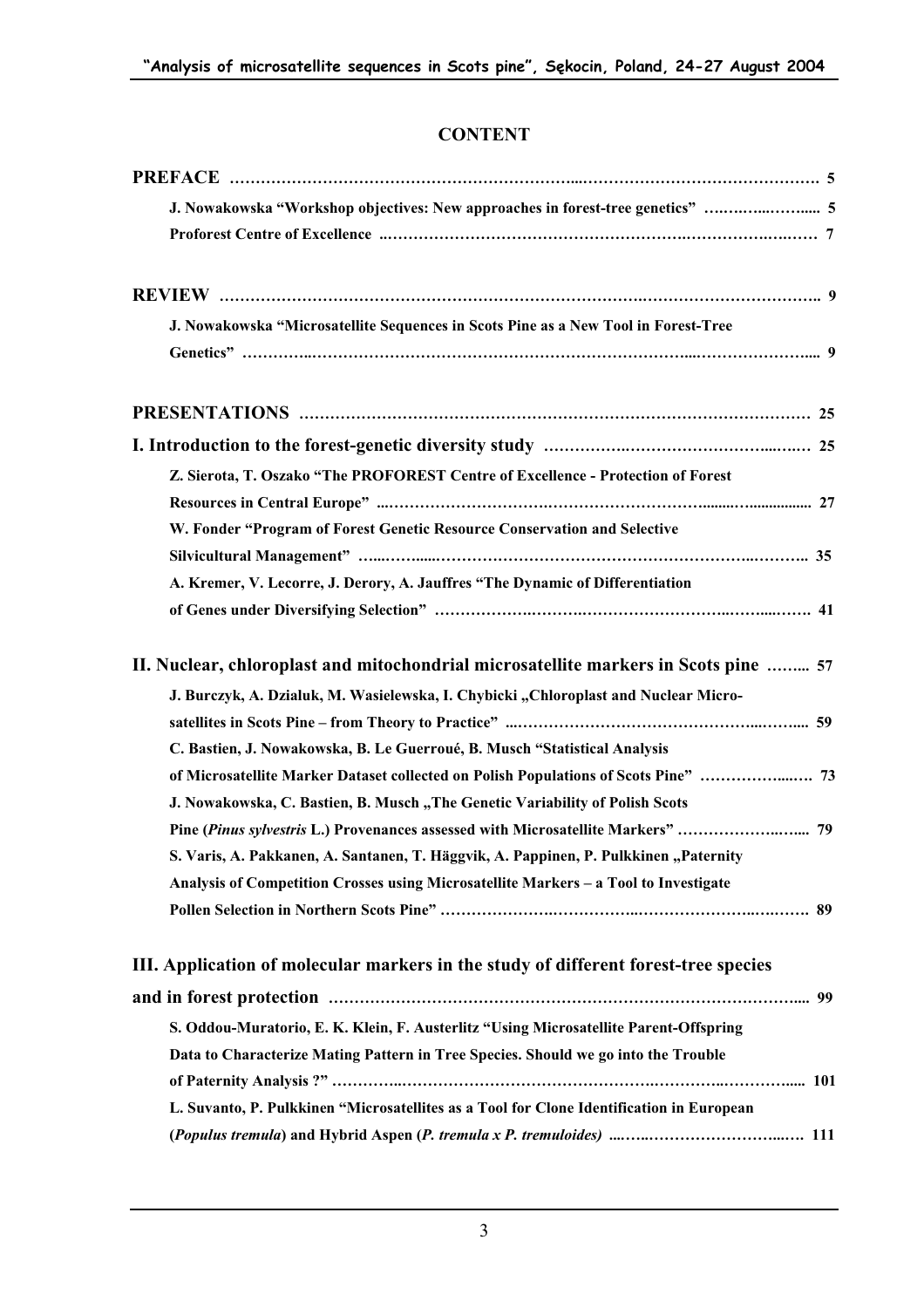| D. Krajmerová, L. Paule, D. Gömöry, Z. Šimková, J. Ďurkovič "Assessing Genetic         |  |
|----------------------------------------------------------------------------------------|--|
| Variation of Eastern European Populations of Manna Ash as a Part                       |  |
|                                                                                        |  |
| T. Oszako, A. Kozłowska, D. Voitka "Possibilities for Using Molecular Biology          |  |
| Techniques in the Detection and Identification of Forest Tree Pathogens of the Genus   |  |
|                                                                                        |  |
|                                                                                        |  |
|                                                                                        |  |
| C. Bastien "Statistical Analysis of Forest Genetics Experiments. Some key points"  145 |  |
|                                                                                        |  |

| V. Possibility of interdisciplinary cooperation in European Research Projects  159 |  |
|------------------------------------------------------------------------------------|--|
| J. Wolska, D. Antosiewicz "Global Change and Ecosystems. Perspectives of Inter-    |  |
| disciplinary Cooperation within the Framework of European research Area"  161      |  |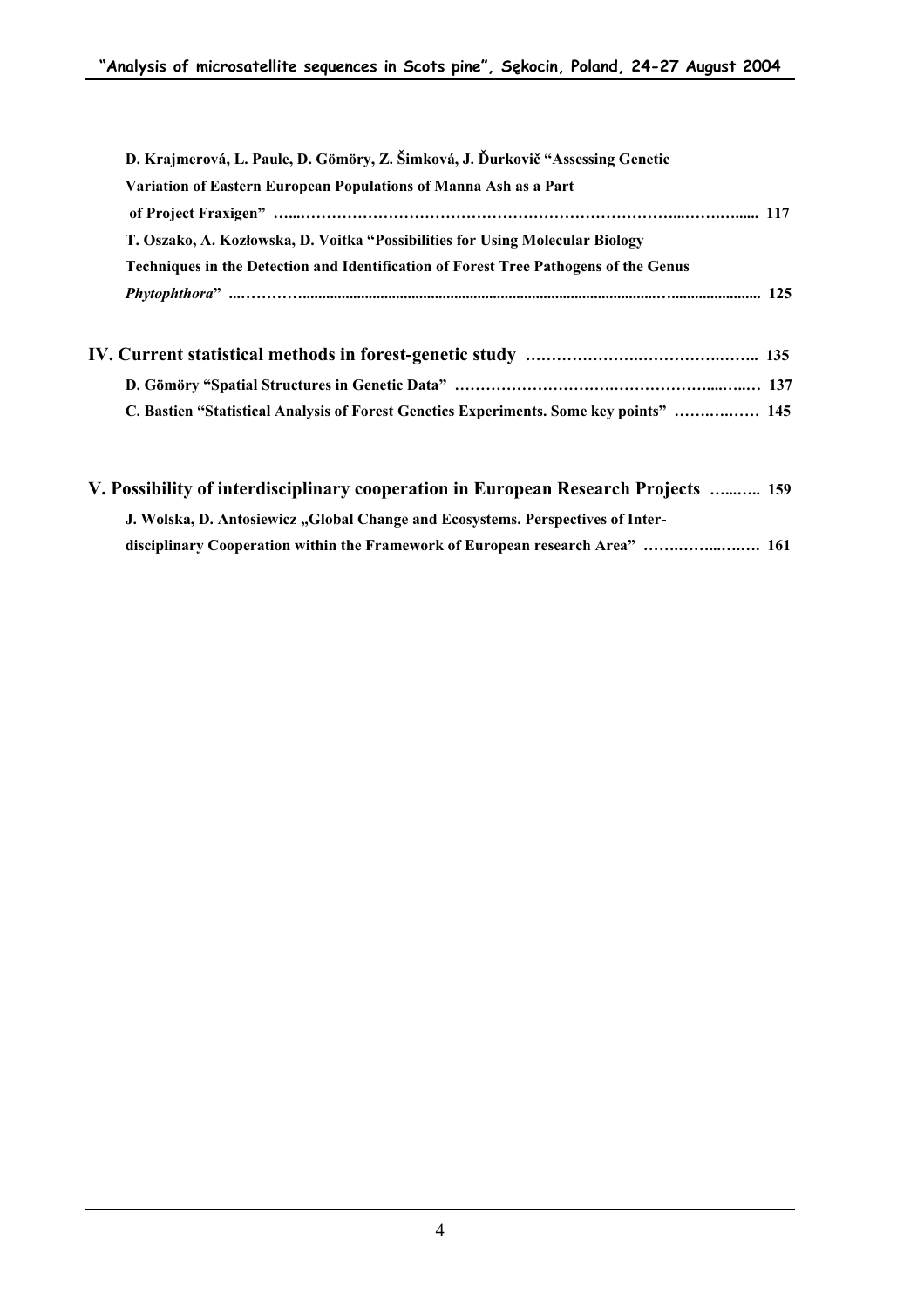### **PREFACE**

### **WORKSHOP OBJECTIVES: New approaches in forest-tree genetics**

The present state of knowledge regarding the genetic diversity of forest-tree species has been greatly improved with the development of the powerful research tool that the molecular markers based on DNA represent. Considered to be neutral (*i.e.* uninfluenced by environmental conditions), highly polymorphic and species-specific, DNA markers are currently being applied in the study of genetic variation, in order that the spatial distribution of gene resources might come to be better understood. Thus far, several scientific projects run within many different EU frameworks have been devoted to the study of the forest-tree genome using molecular markers as the tool. Three important research networks, *i.e.* the FAIR, BIOTECH and EUFORGEN Programmes, were launched recently with a view to scientific research on the conservation of forest genetic diversity in Europe being promoted.

The present Proceedings describe an interesting aspect of population genetics assessed using microsatellite markers, as largely discussed during the Workshop entitled "New approaches in forest-tree genetics – Analysis of microsatellite sequences in Scots pine", which was organised on 24 - 27 August 2004 by the PROFOREST Centre of Excellence at the Forest Research Institute in Warsaw, Poland.

The PROFOREST Centre of Excellence - an EU Protection of Forest Resources in Central Europe project - started up in 2003 at FRI Warsaw. The opening session of the Workshop saw PROFOREST CoE objectives and achievements presented by Professor Zbigniew Sierota (Director of FRI Warsaw) and Dr Tomasz Oszako (FRI Warsaw). In the context of the PROFOREST project, the Workshop on "New approaches in forest-tree genetics" attempted to promote international cooperation, as well as an exchange of methodologies and research techniques among scientists.

The Forest Research Institute in Warsaw has long tradition of international cooperation between different European countries. During the Workshop, the Forest Management Director of the General Directorate of Poland's State Forests Wojciech Fonder, M.Sc., presented the SF programme for the conservation of genetic resources, as well as and methods of selection applied in silvicultural management in Poland. Polish forest management is founded upon scientific research developed through a programme entitled "Genetic resource conservation and selection in silvicultural management of forest trees in

5